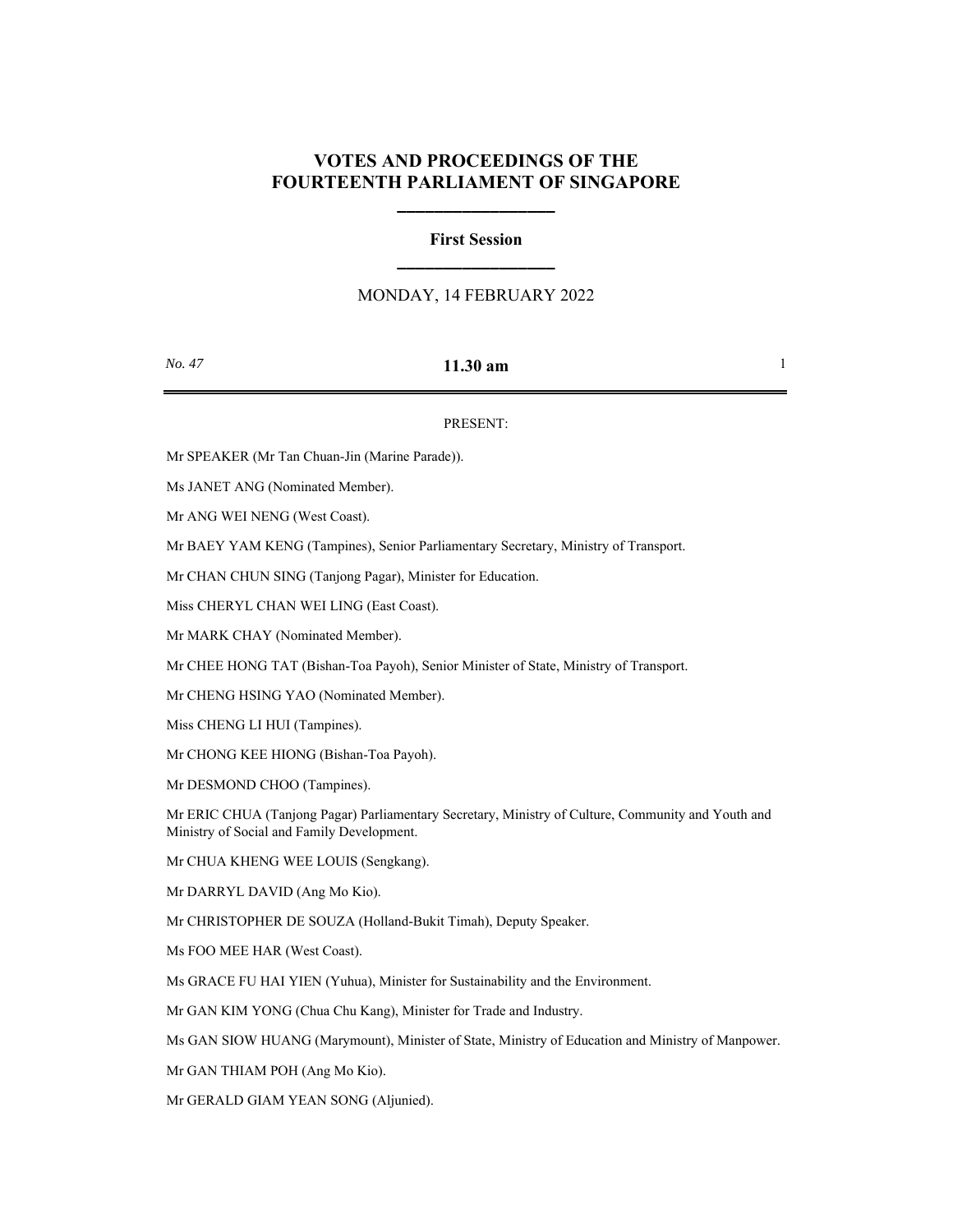Mr DERRICK GOH (Nee Soon).

Ms HE TING RU (Sengkang).

Mr HENG CHEE HOW (Jalan Besar), Senior Minister of State, Ministry of Defence.

Mr HENG SWEE KEAT (East Coast), Deputy Prime Minister and Coordinating Minister for Economic Policies.

Prof HOON HIAN TECK (Nominated Member).

Mr SHAWN HUANG WEI ZHONG (Jurong).

Ms INDRANEE RAJAH (Tanjong Pagar), Minister, Prime Minister's Office, Second Minister for Finance, Second Minister for National Development and Leader of the House.

Mr S ISWARAN (West Coast), Minister for Transport and Minister-in-charge of Trade Relations.

Dr JANIL PUTHUCHEARY (Pasir Ris-Punggol), Senior Minister of State, Ministry of Communications and Information and Ministry of Health and Government Whip.

Dr AMY KHOR LEAN SUAN (Hong Kah North), Senior Minister of State, Ministry of Sustainability and the Environment and Ministry of Transport.

Prof KOH LIAN PIN (Nominated Member).

Dr KOH POH KOON (Tampines), Senior Minister of State, Ministry of Health and Ministry of Manpower.

Mr KWEK HIAN CHUAN HENRY (Kebun Baru).

Mr DESMOND LEE (West Coast), Minister for National Development and Minister-in-charge of Social Services Integration.

Mr LEE HSIEN LOONG (Ang Mo Kio), Prime Minister.

Mr LEONG MUN WAI (Non-Constituency Member).

Mr LIANG ENG HWA (Bukit Panjang).

Mr LIM BIOW CHUAN (Mountbatten).

Assoc Prof JAMUS JEROME LIM (Sengkang).

Ms SYLVIA LIM (Aljunied).

Dr LIM WEE KIAK (Sembawang).

Ms LOW YEN LING (Chua Chu Kang), Minister of State, Ministry of Culture, Community and Youth and Ministry of Trade and Industry.

Ms MARIAM JAAFAR (Sembawang).

Mr MASAGOS ZULKIFLI B M M (Tampines), Minister for Social and Family Development, Second Minister for Health and Minister-in-charge of Muslim Affairs.

Dr MOHAMAD MALIKI BIN OSMAN (East Coast), Minister, Prime Minister's Office, Second Minister for Education and Second Minister for Foreign Affairs.

Mr MOHD FAHMI BIN ALIMAN (Marine Parade).

Mr MUHAMAD FAISAL ABDUL MANAP (Aljunied).

Assoc Prof Dr MUHAMMAD FAISHAL IBRAHIM (Nee Soon), Minister of State, Ministry of Home Affairs and Ministry of National Development.

Ms NADIA AHMAD SAMDIN (Ang Mo Kio).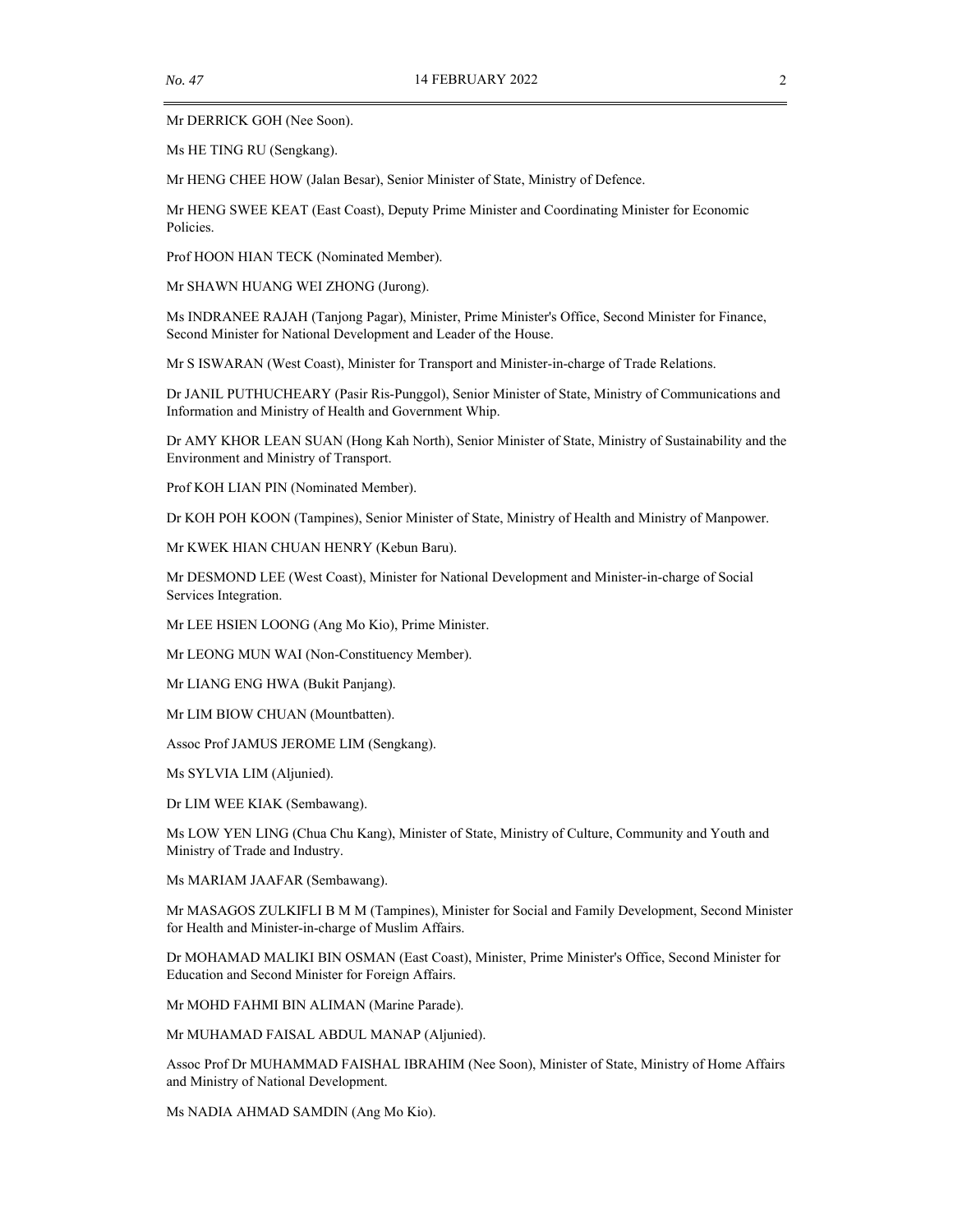Ms NG LING LING (Ang Mo Kio).

Mr LOUIS NG KOK KWANG (Nee Soon).

Miss RACHEL ONG (West Coast).

Mr ONG YE KUNG (Sembawang), Minister for Health.

Ms JOAN PEREIRA (Tanjong Pagar).

Mr LEON PERERA (Aljunied).

Ms DENISE PHUA LAY PENG (Jalan Besar).

Ms HAZEL POA (Non-Constituency Member).

Ms POH LI SAN (Sembawang).

Mr PRITAM SINGH (Aljunied), Leader of the Opposition.

Ms RAHAYU MAHZAM (Jurong), Parliamentary Secretary, Ministry of Communications and Information and Ministry of Health.

Mr SAKTIANDI SUPAAT (Bishan-Toa Payoh).

Mr SEAH KIAN PENG (Marine Parade).

Dr SHAHIRA ABDULLAH (Nominated Member).

Mr K SHANMUGAM (Nee Soon), Minister for Home Affairs and Minister for Law.

Mr SHARAEL TAHA (Pasir Ris-Punggol).

Ms SIM ANN (Holland-Bukit Timah), Senior Minister of State, Ministry of Foreign Affairs and Ministry of National Development and Deputy Government Whip.

Mr SITOH YIH PIN (Potong Pasir).

Ms HANY SOH (Marsiling-Yew Tee).

Ms SUN XUELING (Punggol West), Minister of State, Ministry of Education and Ministry of Social and Family Development.

Mr ALVIN TAN (Tanjong Pagar), Minister of State, Ministry of Culture, Community and Youth and Ministry of Trade and Industry.

Ms CARRIE TAN (Nee Soon).

Mr DENNIS TAN LIP FONG (Hougang).

Mr DESMOND TAN (Pasir Ris-Punggol), Minister of State, Ministry of Home Affairs and Ministry of Sustainability and the Environment.

Ms JESSICA TAN SOON NEO (East Coast), Deputy Speaker.

Mr TAN KIAT HOW (East Coast), Minister of State, Ministry of Communications and Information and Ministry of National Development.

Dr TAN SEE LENG (Marine Parade), Minister for Manpower and Second Minister for Trade and Industry.

Dr TAN WU MENG (Jurong).

Dr TAN YIA SWAM (Nominated Member).

Mr PATRICK TAY TECK GUAN (Pioneer).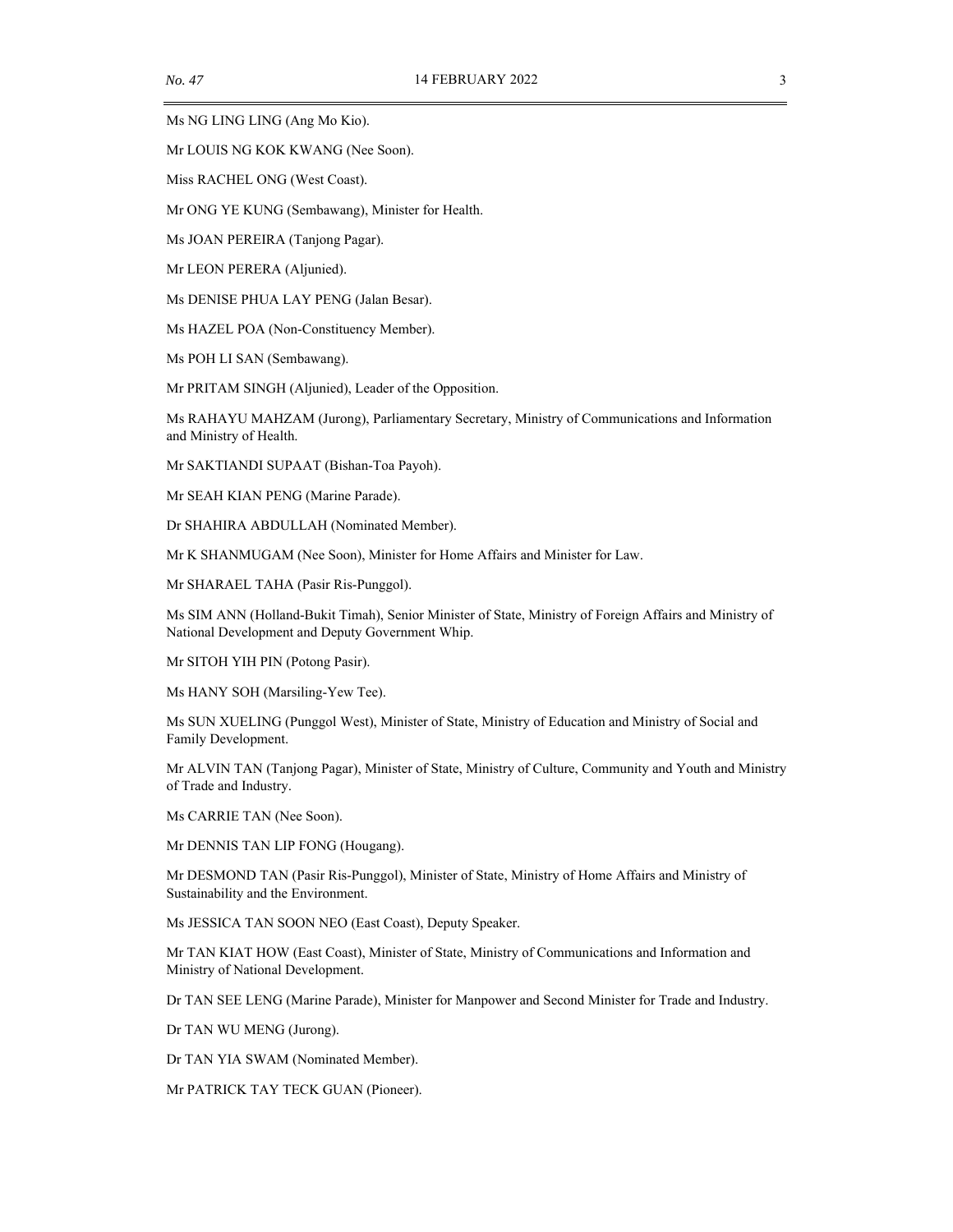Mr TEO CHEE HEAN (Pasir Ris-Punggol), Senior Minister and Coordinating Minister for National Security.

Mrs JOSEPHINE TEO (Jalan Besar), Minister for Communications and Information and Second Minister for Home Affairs.

Mr THARMAN SHANMUGARATNAM (Jurong), Senior Minister and Coordinating Minister for Social Policies.

Mr RAJ JOSHUA THOMAS (Nominated Member).

Ms TIN PEI LING (MacPherson).

Mr EDWIN TONG CHUN FAI (Marine Parade), Minister for Culture, Community and Youth and Second Minister for Law.

Mr VIKRAM NAIR (Sembawang).

Dr VIVIAN BALAKRISHNAN (Holland-Bukit Timah), Minister for Foreign Affairs.

Dr WAN RIZAL (Jalan Besar).

Mr DON WEE (Chua Chu Kang).

Mr LAWRENCE WONG (Marsiling-Yew Tee), Minister for Finance.

Mr XIE YAO QUAN (Jurong).

Mr ALEX YAM ZIMING (Marsiling-Yew Tee).

Ms YEO WAN LING (Pasir Ris-Punggol).

Mr YIP HON WENG (Yio Chu Kang).

Mr MELVIN YONG YIK CHYE (Radin Mas).

Mr ZAQY MOHAMAD (Marsiling-Yew Tee), Senior Minister of State, Ministry of Defence and Ministry of Manpower and Deputy Leader of the House.

Mr ZHULKARNAIN ABDUL RAHIM (Chua Chu Kang).

#### ABSENT:

\_\_\_\_\_\_\_\_\_\_\_\_\_\_\_\_\_\_\_\_\_\_\_\_\_\_\_\_\_\_\_\_

Mr ABDUL SAMAD (Nominated Member).

Mr EDWARD CHIA BING HUI (Holland-Bukit Timah).

Mr MURALI PILLAI (Bukit Batok).

Dr NG ENG HEN (Bishan-Toa Payoh), Minister for Defence.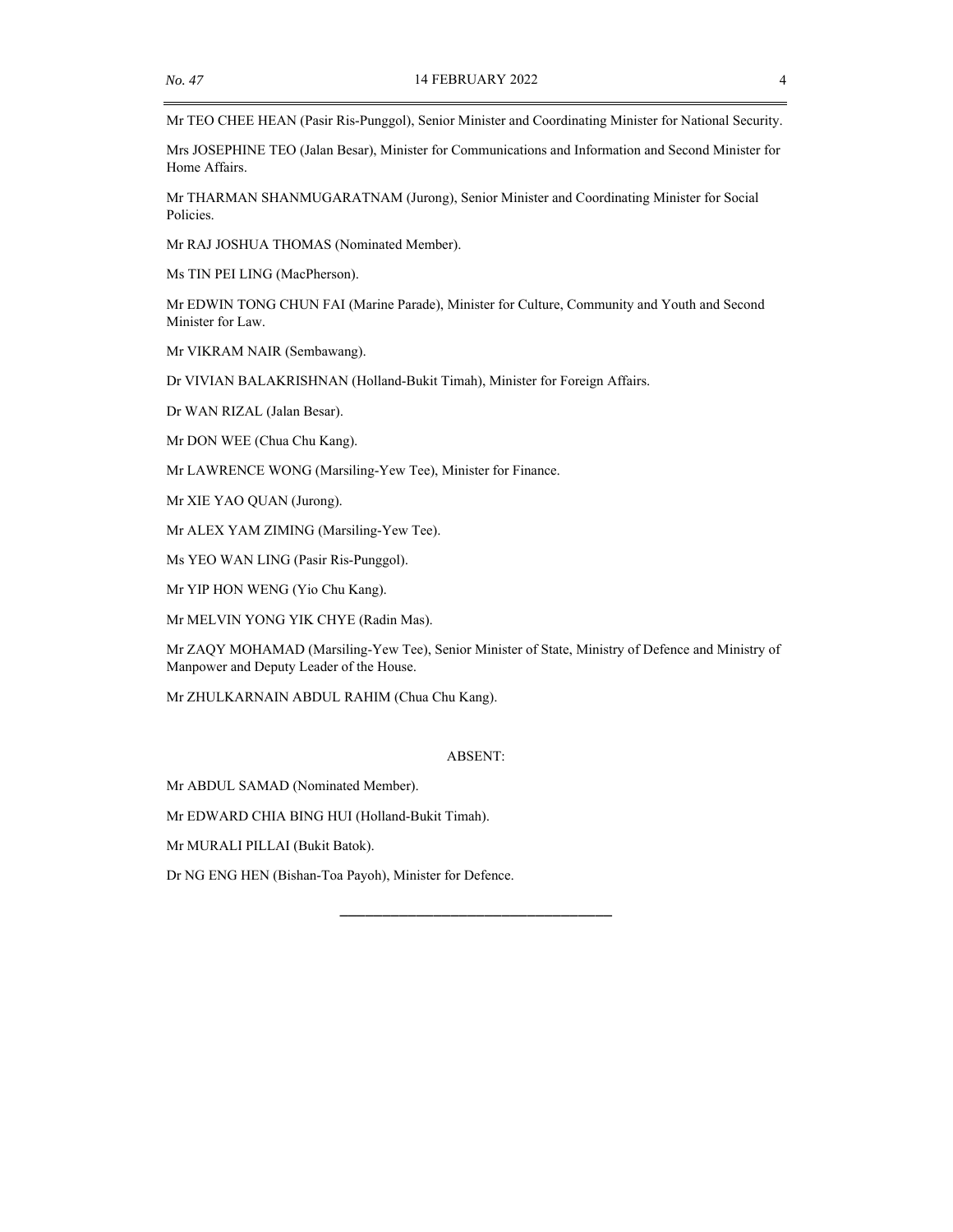| Papers presented to Parliament and received by the Clerk of Parliament pursuant to Standing |
|---------------------------------------------------------------------------------------------|
| Order No. 31 (Presentation of Papers) and ordered to lie upon the Table:                    |

- 1.1 Legal Profession (Admission) (Amendment) Rules 2022 Presented on 18 January 2022 (S. L. 465 of 2022)
- 1.2 Legal Profession (Disciplinary Tribunal) (Amendment) Rules 2022 Presented on 18 January 2022 (S. L. 466 of 2022)
- 1.3 Legal Profession (Modified Application of Act for International Services) (Amendment) Rules 2022 – Presented on 18 January 2022 (S. L. 467 of 2022)
- 1.4 Legal Profession (Professional Indemnity Insurance) (Amendment) Rules 2022 Presented on 18 January 2022 (S. L. 468 of 2022)
- 1.5 Legal Profession (Qualified Persons) (Amendment) Rules 2022 Presented on 18 January 2022 (S. L. 469 of 2022)
- 1.6 Legal Profession (Solicitors' Accounts) (Amendment) Rules 2022 Presented on 18 January 2022 (S. L. 470 of 2022)
- 1.7 Jurong Town Corporation (Common Property) (Amendment) Rules 2022 Presented on 21 January 2022 (S. L. 471 of 2022)
- 1.8 Income Tax (Maximum Relief Amount for Payments to Retirement Account and Special Account) (Amendment) Rules 2021 – Presented on 25 January 2022 (S. L. 472 of 2022)
- 1.9 Income Tax (Applicable Maximum Relief Amounts and Deduction Limits for Section 39(3) and (3A)) Rules 2021 – Presented on 25 January 2022 (S. L. 473 of 2022)
- 1.10 Second Report of the Public Accounts Committee Presented on 26 January 2022 (Parl. 12 of 2022)
- 1.11 Report of the Presidential Council for Minority Rights on the Women's Charter (Amendment) Bill [Bill No 43/2021] – Presented on 28 January 2022 (Pres. Co. 42 of 2022)
- 1.12 Report of the Presidential Council for Minority Rights on the Corporate Registers (Miscellaneous Amendments) Bill [Bill No 42/2021] – Presented on 28 January 2022 (Pres. Co. 43 of 2022)
- 1.13 Report of the Presidential Council for Minority Rights on the Monetary Authority of Singapore (Amendment) Bill [Bill No 37/2021] – Presented on 28 January 2022 (Pres. Co. 44 of 2022)
- 1.14 Report of the Presidential Council for Minority Rights on the Exchanges (Demutualisation and Merger) (Amendment) Bill [Bill No 28/2021(Amended)] – Presented on 28 January 2022 (Pres. Co. 45 of 2022)
- 1.15 Report of the Presidential Council for Minority Rights on the Intellectual Property (Amendment) Bill [Bill No 39/2021] – Presented on 28 January 2022 (Pres. Co. 46 of 2022)
- 1.16 Report of the Presidential Council for Minority Rights on the Prisons (Amendment) Bill [Bill No 38/2021] – Presented on 28 January 2022 (Pres. Co. 47 of 2022)
- 1.17 Report of the Presidential Council for Minority Rights on the Legal Profession (Amendment) Bill [Bill No 40/2021 (Amended)] – Presented on 28 January 2022 (Pres. Co. 48 of 2022)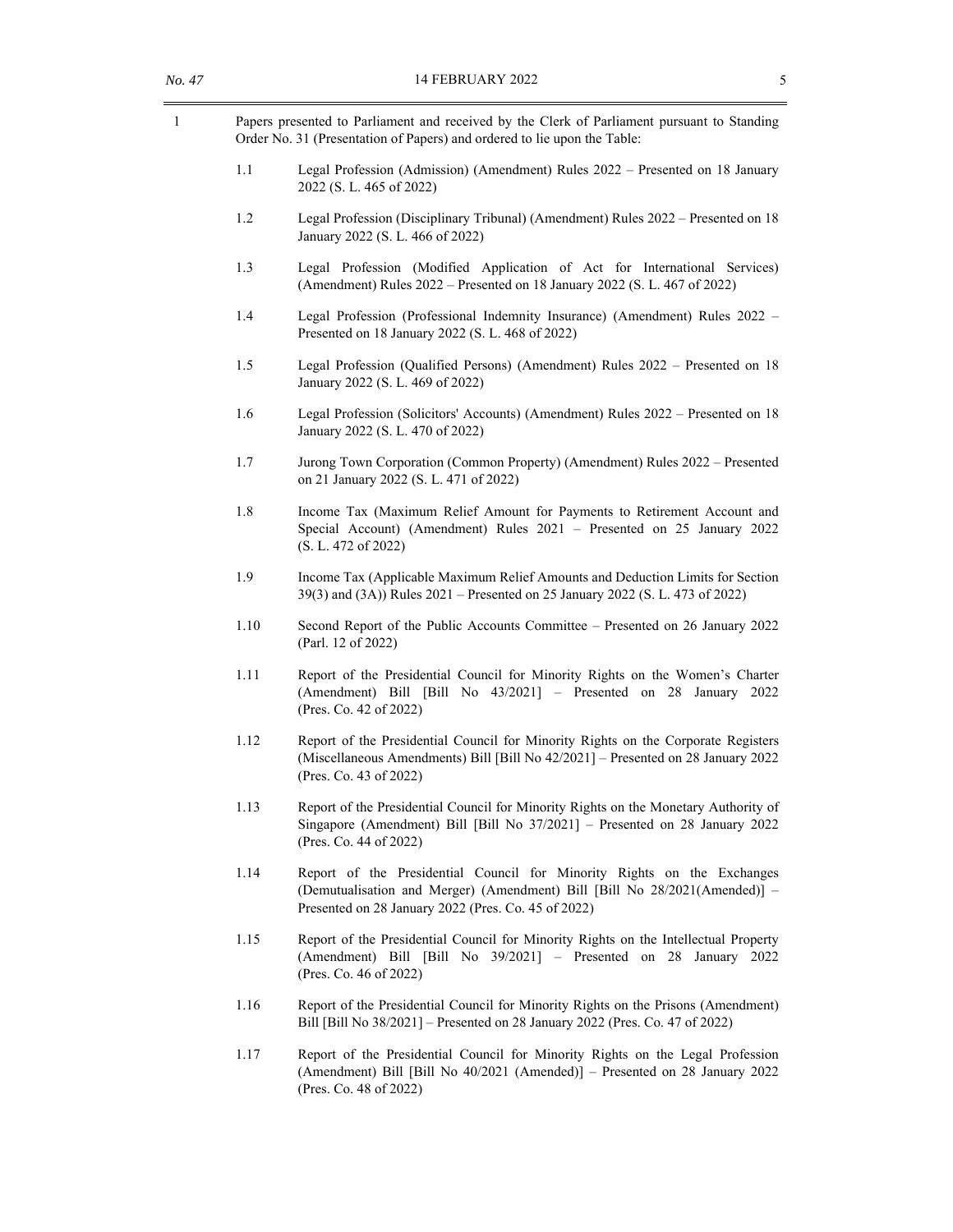|   | 1.18                                                                                                                                                                                                                                                                                                      | Singapore Armed Forces (Authorised Deductions) (Amendment) Regulations 2022 -<br>Presented on 3 February 2022 (S. L. 474 of 2022)                                           |
|---|-----------------------------------------------------------------------------------------------------------------------------------------------------------------------------------------------------------------------------------------------------------------------------------------------------------|-----------------------------------------------------------------------------------------------------------------------------------------------------------------------------|
|   | 1.19                                                                                                                                                                                                                                                                                                      | Prisons (Amendment) Regulations 2022 - Presented on 3 February 2022<br>(S. L. 475 of 2022)                                                                                  |
|   | 1.20                                                                                                                                                                                                                                                                                                      | Variable Capital Companies (Consequential Amendments to Other Acts) Order 2022<br>$-$ Presented on 8 February 2022 (S. L. 476 of 2022)                                      |
|   | 1.21                                                                                                                                                                                                                                                                                                      | Employment of Foreign Manpower (Work Passes) (Amendment) Regulations 2022 -<br>Presented on 8 February 2022 (S. L. 477 of 2022)                                             |
|   | 1.22                                                                                                                                                                                                                                                                                                      | Road Traffic (Motor Vehicles, Registration and Licensing) (Amendment) Rules 2022<br>$-$ Presented on 9 February 2022 (S. L. 478 of 2022)                                    |
|   | 1.23                                                                                                                                                                                                                                                                                                      | Report of the Committee of Privileges - Complaint against Ms Raeesah Khan for<br>Untruth Spoken in Parliament - Presented on 10 February 2022 (Parl. 13 of 2022)            |
|   | 1.24                                                                                                                                                                                                                                                                                                      | 2020 Revised Edition of Acts - Presented on 10 February 2022 (S. 206 of 2022)                                                                                               |
|   | 1.25                                                                                                                                                                                                                                                                                                      | 2021 Revised Edition of the Stamp Duties Act 1929 - Presented on 10 February 2022<br>(S. 207 of 2022)                                                                       |
|   | 1.26                                                                                                                                                                                                                                                                                                      | Revised Edition of the Laws (Rectification of Acts) Order 2022 - Presented on 10<br>February 2022 (S. L. 479 of 2022)                                                       |
|   | 1.27                                                                                                                                                                                                                                                                                                      | COVID 19 (Temporary Measures) (Control Order) (Amendment) Regulations 2022 -<br>Presented on 14 February 2022 (S. L. 480 of 2022)                                           |
|   | 1.28                                                                                                                                                                                                                                                                                                      | COVID 19 (Temporary Measures) (Control Order) (Amendment No. 2) Regulations<br>2022 – Presented on 14 February 2022 (S. L. 481 of 2022)                                     |
|   | 1.29                                                                                                                                                                                                                                                                                                      | COVID-19 (Temporary Measures) (Business Events - Control Order) (Amendment)<br>Regulations 2022 – Presented on 14 February 2022 (S. L. 482 of 2022)                         |
|   | 1.30                                                                                                                                                                                                                                                                                                      | COVID 19 (Temporary Measures) (Religious Gatherings - Control Order)<br>(Amendment) Regulations 2022 - Presented on 14 February 2022 (S. L. 483 of 2022)                    |
|   | 1.31                                                                                                                                                                                                                                                                                                      | COVID-19 (Temporary Measures) (Performances and Other Activities - Control<br>Order) (Amendment) Regulations 2022 - Presented on 14 February 2022<br>(S. L. 484 of 2022)    |
|   | 1.32                                                                                                                                                                                                                                                                                                      | COVID 19 (Temporary Measures) (Sporting Events and Activities - Control Order)<br>(Amendment) Regulations 2022 - Presented on 14 February 2022 (S. L. 485 of 2022)          |
| 2 | 16 Questions for Oral Answer were answered during Question Time. With leave of Mr Speaker,<br>6 other Questions for Oral Answer were addressed in the subsequent Ministerial Statements and<br>26 other Questions for Oral Answer will be addressed in the Ministerial Statements on 15 February<br>2022. |                                                                                                                                                                             |
| 3 |                                                                                                                                                                                                                                                                                                           | Ministerial Statement – The Agreements under the Expanded Framework between Singapore and<br>Indonesia - (Senior Minister and Coordinating Minister for National Security). |
| 4 |                                                                                                                                                                                                                                                                                                           | Ministerial Statement – The Agreement on the Realignment of the Boundary between the Jakarta<br>and the Singapore Flight Information Regions - (Minister for Transport).    |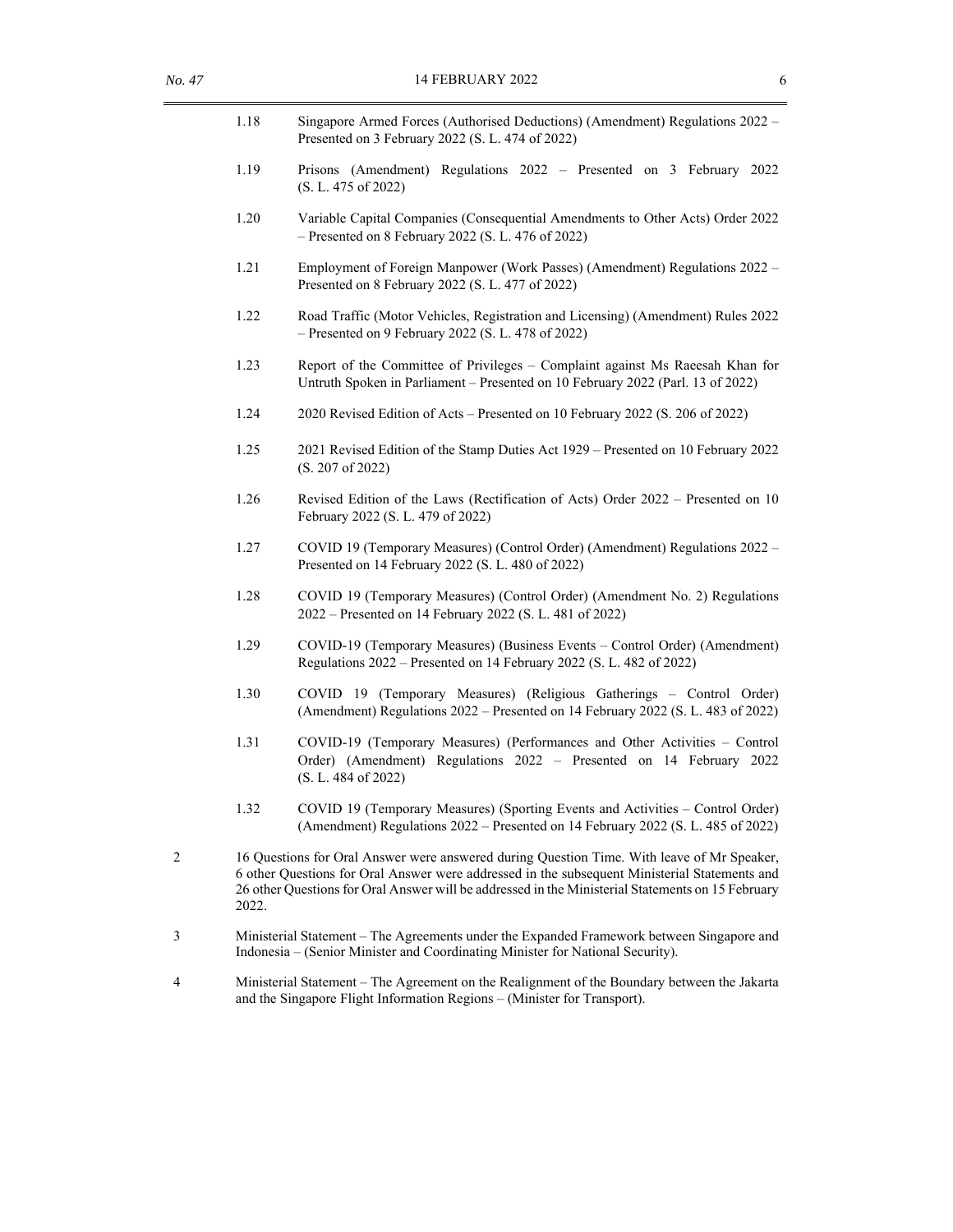- 5 Financial Services and Markets Bill "to provide for a financial sector-wide regulation of financial services and markets, the exercise of control over and the resolution of financial institutions and their related entities, the licensing and regulation of digital token service providers, and other incidental and connected matters, to make related and consequential amendments to certain other Acts, and to amend a provision of the Income Tax Act 1947 consequent upon the operation of the Financial Holding Companies Act 2013" – presented by the Minister of State (Mr Alvin Tan), Ministry of Culture, Community and Youth and Ministry of Trade and Industry, on behalf of the Prime Minister; read the first time; to be read a second time at the first available sitting in April 2022 and to be printed. [Bill No. 4/2022].
- 6 Gambling Regulatory Authority of Singapore Bill "to reconstitute the Casino Regulatory Authority of Singapore as the Gambling Regulatory Authority of Singapore and to modify the functions of the Singapore Totalisator Board, and to make consequential and related amendments to certain other Acts" – presented by the Minister of State (Mr Desmond Tan), on behalf of the Minister for Home Affairs; read the first time; to be read a second time after the conclusion of proceedings on the Estimates of Expenditure for FY2022/23 and to be printed. [Bill No. 5/2022].
- 7 Gambling Control Bill "to consolidate the law on the suppression of various forms of unlawful gambling and the regulation of authorised gambling services outside of casinos, to repeal the Betting Act 1960, the Common Gaming Houses Act 1961, the Private Lotteries Act 2011 and the Remote Gambling Act 2014, and to make related and consequential amendments to the Casino Control Act 2006 and certain other Acts" – presented by the Minister of State (Mr Desmond Tan), on behalf of the Minister for Home Affairs; read the first time; to be read a second time after the conclusion of proceedings on the Estimates of Expenditure for FY2022/23 and to be printed. [Bill No. 6/2022].
- 8 COVID-19 (Temporary Measures) (Amendment) Bill "to amend the COVID-19 (Temporary Measures) Act 2020 (Act 14 of 2020)" – presented by the Senior Minister of State (Dr Koh Poh Koon), on behalf of the Minister for Health; read the first time; to be read a second time after the conclusion of proceedings on the Estimates of Expenditure for FY2022/23 and to be printed. [Bill No. 7/2022].
- 9 Economic Expansion Incentives (Relief from Income Tax) (Amendment) Bill read a second time and committed to a Committee of the whole House.

The House immediately resolved itself into a Committee on the Bill – (Minister of State (Ms Low Yen Ling), on behalf of the Minister for Trade and Industry).

*(In the Committee)*

Clauses 1 to 5 inclusive agreed to.

Bill to be reported.

Bill reported, without amendment; read a third time.

10 Hijacking of Aircraft and Protection of Aircraft and International Airports (Amendment) Bill – read a second time and committed to a Committee of the whole House.

> The House immediately resolved itself into a Committee on the Bill – (Senior Parliamentary Secretary, on behalf of the Minister for Transport).

> > *(In the Committee)*

Clauses 1 to 12 inclusive agreed to.

Bill to be reported.

Bill reported, without amendment; read a third time.